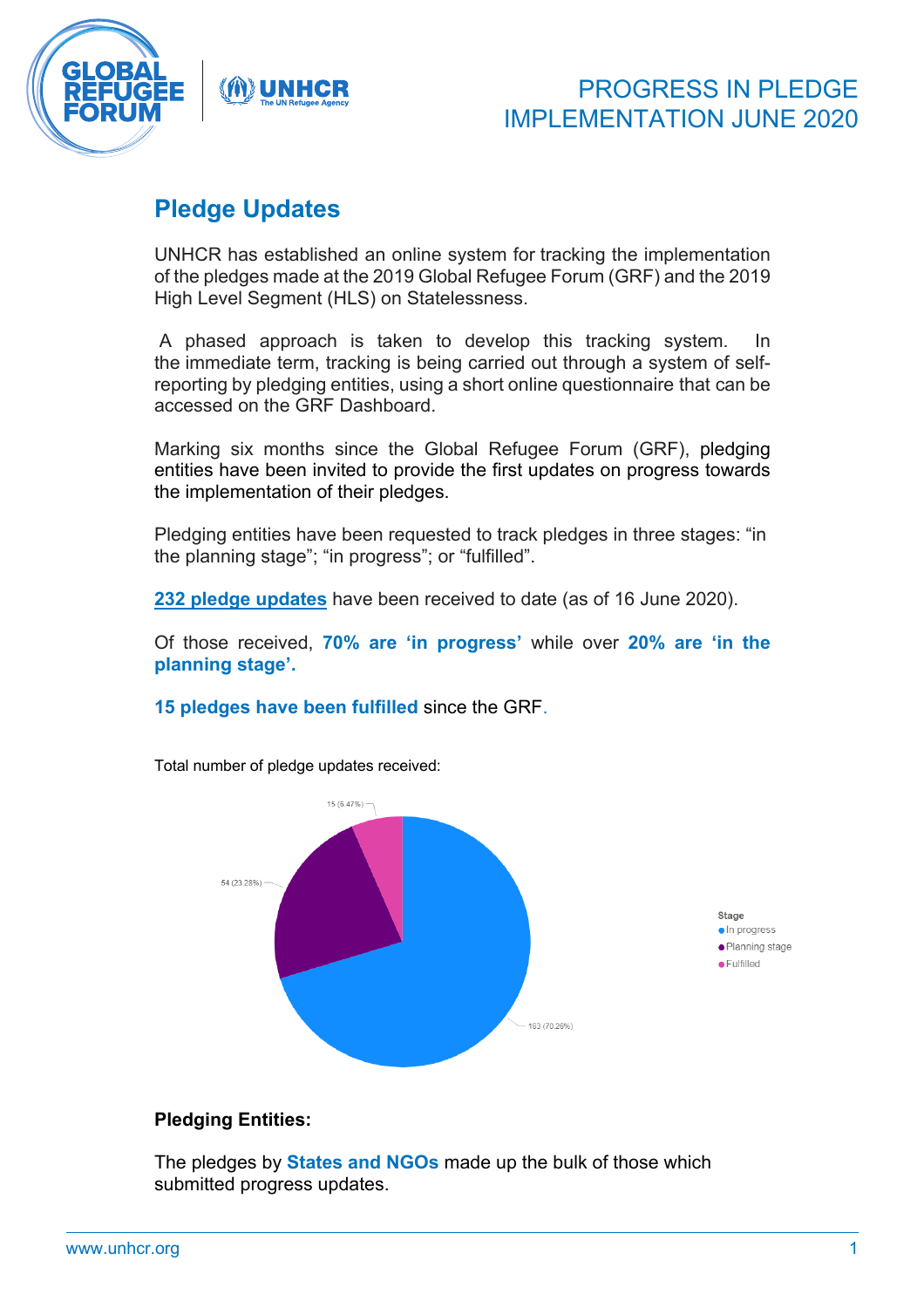



### Number of Pledge Follow Ups Received, by Pledging Entity Type

## **Areas of Focus:**

Of those received, **protection capacity and education** represented the largest submissions, by area of focus.

### **Regional breakdown:**

Pledges from **Europe made up more than one third of progress**  updates received, followed by **global** pledges.



Number of Pledge Follow Ups Received, by Pledging Entity Region

**Progress Stages:**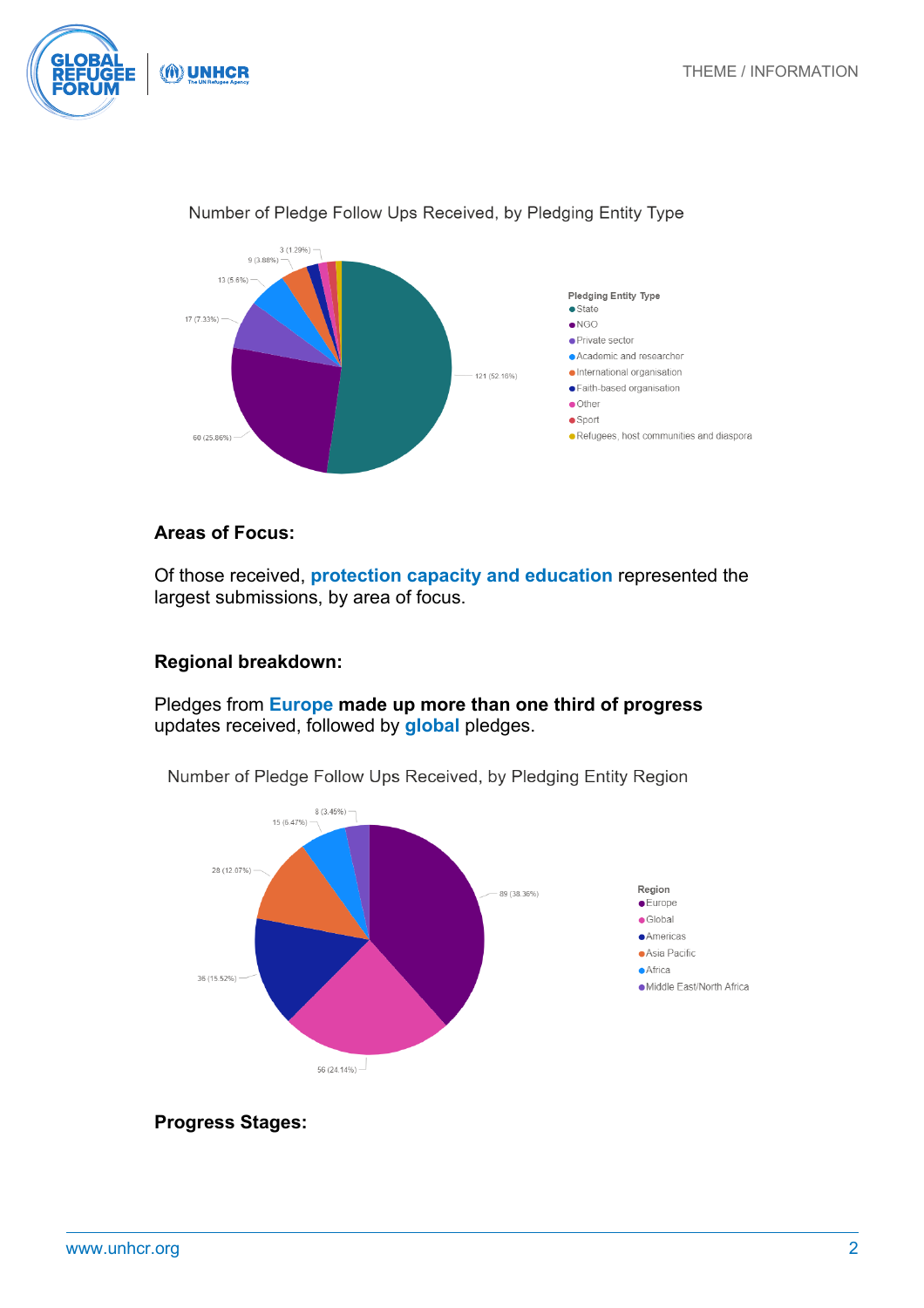(M) UNHCR



## Number of Pledge Follow Ups Received, 'Planning' stage

Number of Pledge Follow Ups Received, 'In Progress' stage



In 'In Progress' stage, a quarter were made up by **Protection Capacity** followed by **Education**. Over one third of the submissions came from **Europe** in various types of pledges (financial, policy, material and technical support, etc.)